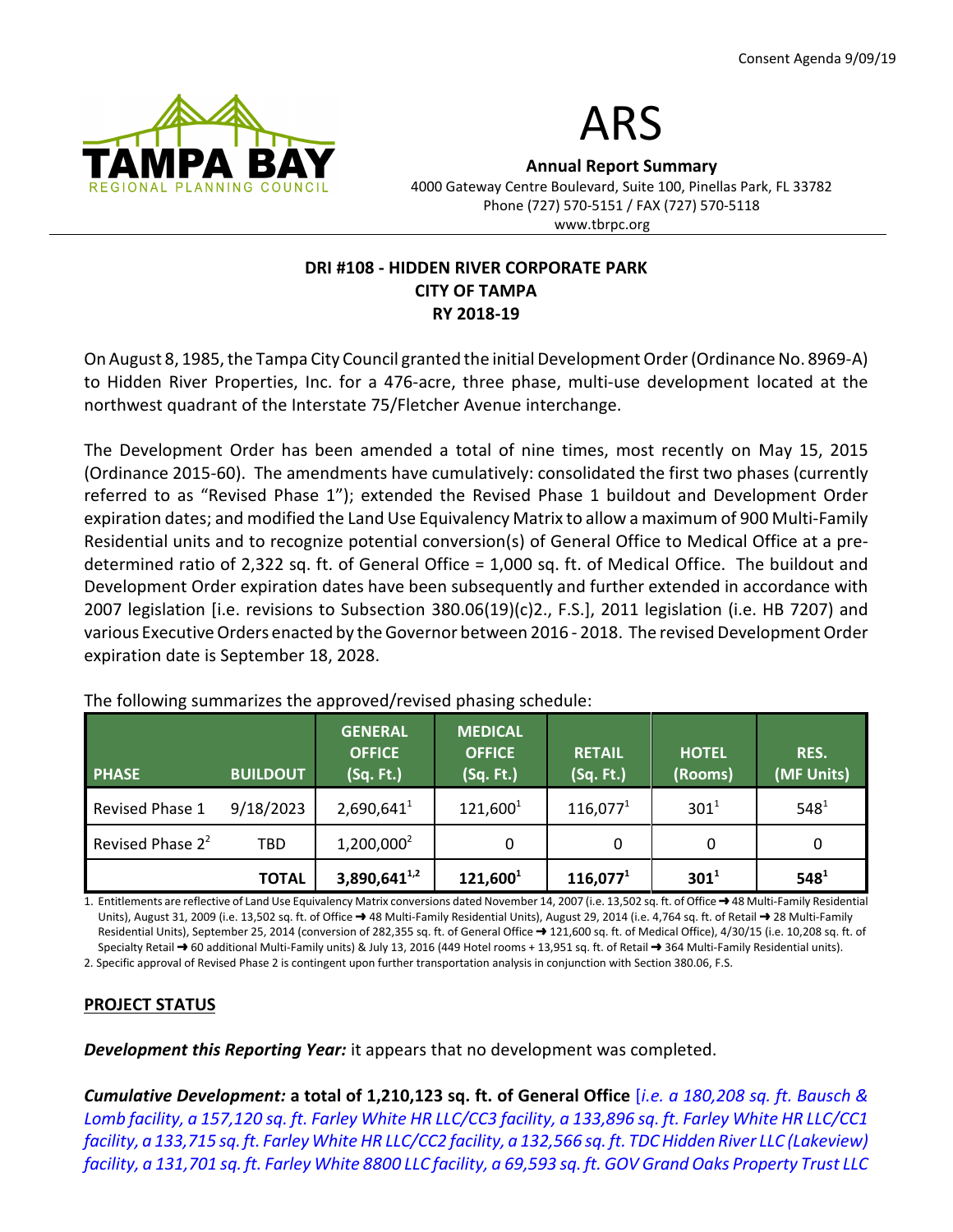facility (formerly Great Western), a 64,502 sq. ft. Fieldside Investors LLP/Walt Disney facility, a 62,166 sq. ft. Peak 10 Tampa 3.0 Datacenter LLC facility, a 62,163 sq. ft. TDC Palm Court LLC facility, a 44,148 sq. ft. BICSI facility, a 25,530 sq. ft. Rolianma LLC facility (Mediagistics), a 11,219 sq. ft. Office Suites Plus facility and a 1,596 sq. ft. Frontier Communications facility (formerly Verizon Florida Inc.)], 121,600 sq. ft. of Medical Office [VA Medical Center], 11,490 sq. ft. of Retail [i.e. 4,725 sq. ft. HD Fletcher LLC facility, a 1,300 sq. ft. Circle K/Shell Oil facility, a 2,025 sq. ft. MEG Corp./Dunkin Donuts facility & a 3,440 sq. ft. JN446, JN915 JN961/Wendy's restaurant facility], 301 Hotel rooms [i.e. 81-room "Courtyard by Marriott" & 220-room "Hampton Inn & Suites"] and 548 Multi-Family Residential units [i.e. 248 units known as "Club at Hidden River" & 300 units known as "Hidden River Apartments"] have all been completed to date.

Projected Development: it is anticipated that 204 Multi-Family (Apartment) units will be completed by the next reporting period.

# SUMMARY OF DEVELOPMENT ORDER CONDITIONS

- 1. The Developer submitted the results of annual assessments of "hourly traffic counts for a 24-hour period taken at all established access points from public right-of-way to the development site," consistent with Condition 4.B.6. The monitoring, conducted on June 24, 2019, indicated that the project is generating 1,797 of the approved 2,429 external P.M. Peak Hour trips (73.98%). It was noted that the currently-identified P.M. Peak Hour traffic counts were 161 trips fewer than the 1,958 reported in conjunction with the RY 2017-18 Annual Report.
- 2. Condition 4.D.(1) requires the Developer to submit a Transportation Systems Management Plan prior to issuance of construction permits for development associated with Revised Phase 2. This requirement is not applicable at this time considering Phase 2 remains only conceptuallyapproved.
- 3. The Developer continues to acknowledge that the four transportation requirements, identified as Conditions 3.H.(i)(1) - (4) of Ordinance No. 2005-4, have all been completed to the acceptance of Hillsborough County and the City of Tampa, as may have been applicable.
- 4. If and when 200 EB left-turn trips in the A.M. Peak Hour (Inbound) or 125 SB Left-Turn trips in the P.M. Peak Hour (Outbound) are observed at the Fletcher Ave./Hidden River Pkwy. intersection through monitoring, the Developer shall conduct a traffic signal warrant study. If the Study reveals the need, the following four transportation improvements shall be completed at the Developer's expense, in accordance with Conditions  $3.(D)(c)(ii)(1) - (4)$  [of Ordinance No. 2005-4]:
	- ! EB Left-Turn lane and restripe for dual EB Left-Turn lanes at Hidden River Pkwy./Fletcher Ave. intersection;
	- ! SB Left-Turn lane at Hidden River Pkwy./Fletcher Ave. intersection, which could be accomplished through restriping;
	- Westbound Through lane from SB I-75 On-Ramp to Hidden River Parkway, yielding a continuous Right-Turn Lane; and
	- Provide signalization for new and additional turning movements.

Turning movements counts of the Fletcher Ave./Hidden River Pkwy. intersection were conducted on June 4, 2019 and were included within the RY 2018-19 Annual Report. The results revealed that 101 EB Left-Turns were recorded during the A.M. Peak Hour and 70 SB Left Turns during the P.M. Peak Hour, negating the need for a traffic signal warrant study at this time.